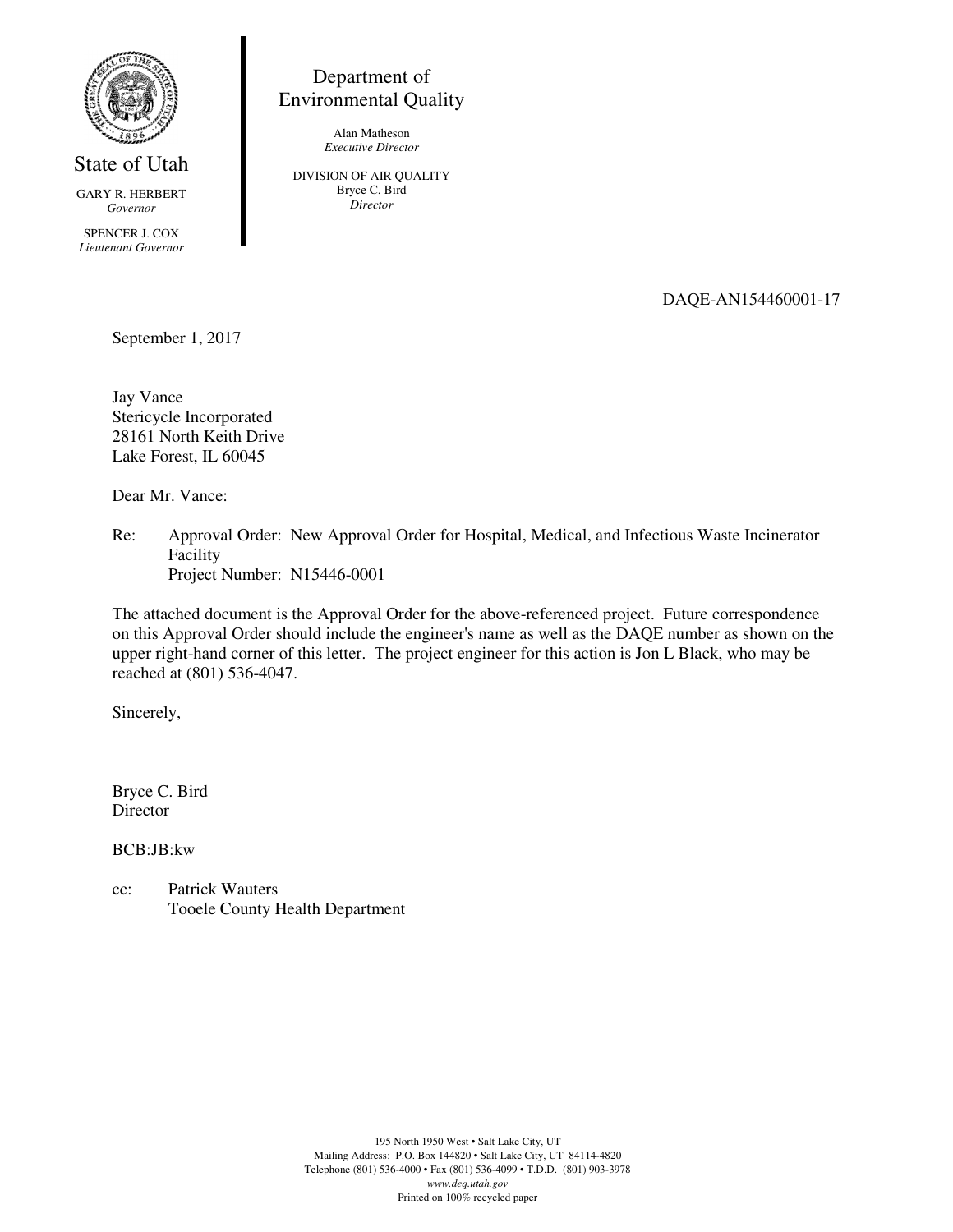# **STATE OF UTAH**

# **Department of Environmental Quality**

# **Division of Air Quality**

# **APPROVAL ORDER: New Approval Order for Hospital, Medical, and Infectious Waste Incinerator Facility**

**Prepared By: Jon L Black, Engineer Phone: (801) 536-4047 Email: jlblack@utah.gov** 

## **APPROVAL ORDER NUMBER**

#### **DAQE-AN154460001-17**

**Date: September 1, 2017** 

**Stericycle Incorporated Tooele County Facility Source Contact: Jay Vance Phone: (801) 936-1260 Ext 17 Email: jay.vance@stericycle.com** 

> **Bryce C. Bird Director**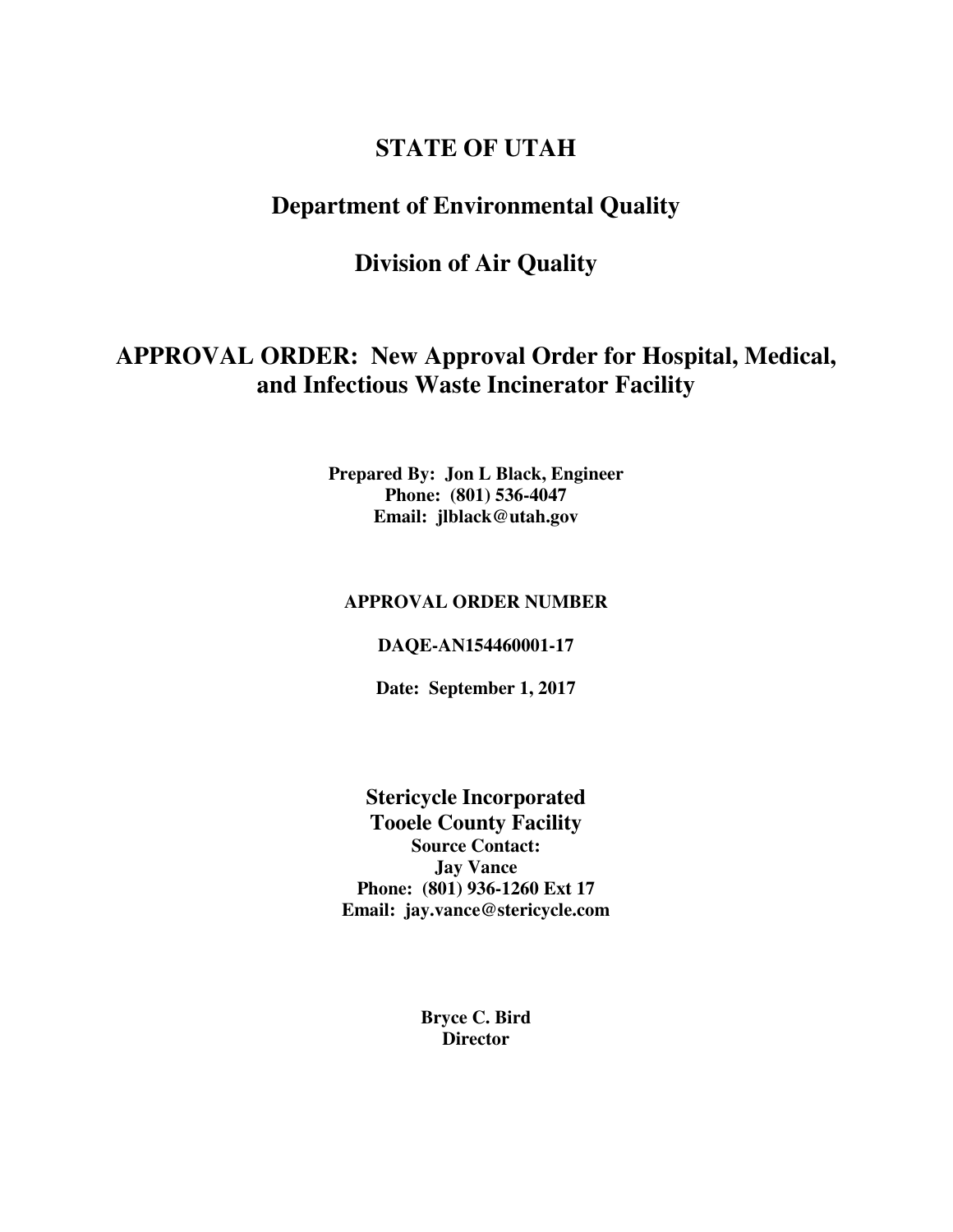# **Abstract**

Stericycle, Inc., (Stericycle) has requested an AO for a proposed new hospital, medical, and infectious waste incinerator (HMIWI) facility. The new facility will be located at 9250 Rowley Road, Tooele, Utah. The proposal requests operation of a HMIWI facility capable of processing 4,100 pounds per hour total of hospital/medical/infectious waste. Each HMIWI unit will consist of a natural gas fired two stage combustion system, an air pollution control system consisting of a selective non-catalytic reduction system (SNCR), waste heat boiler, evaporative cooler, carbon injection system, dry sorbent injection system, baghouse, wet gas absorber, and a carbon bed system. Additionally an emergency generator, dry sorbent silo with bin vent and tub washer will be operated at the facility. Waste delivery, processing, and unloading activities will also take place at the HMIWI facility.

Stericycle's Tooele facility will be located in Tooele County, parts of which are nonattainment for PM<sub>2.5</sub> and  $\overline{SO}_2$ . The location of the proposed facility is outside the NAA of Tooele County. The proposed facility is located within an attainment area for all criteria pollutants. NSPS 40 CFR 60 Subparts A, Ec, and IIII regulations apply. MACT 40 CFR 63 Subparts A and ZZZZ regulations apply to this source. Title V of the 1990 CAA applies to this source. The Title V Operating Permit program applies to the HMIWI facility.

The controlled PTE emissions, in TPY, will be as follows: Particulate Matter =  $1.94$ ,  $PM_{10}$  (Subset of  $PM$ ) = 1.94,  $PM_{2.5}$  (Subset of  $PM_{10}$ ) = 1.94,  $NO_x = 28.31$ ,  $SO_2 = 2.36$ ,  $CO = 1.93$ ,  $VOC = 1.06$ , Total  $HAPs = 2.08$  and  $CO<sub>2</sub>e = 47,316.89$ .

This air quality AO authorizes the project with the following conditions and failure to comply with any of the conditions may constitute a violation of this order. This AO is issued to, and applies to the following:

#### **Name of Permittee:**

Stericycle Incorporated 28161 North Keith Drive Lake Forest, IL 60045

**Permitted Location:** Tooele County Facility 9250 Rowley Road Tooele, UT 84029

| UTM coordinates: | 354,053.5 m Easting, 4,523,486.7 m Northing, UTM Zone 12 |
|------------------|----------------------------------------------------------|
|                  | UTM Datum: NAD83                                         |
| SIC code:        | 4953 (Refuse Systems)                                    |

#### **Section I: GENERAL PROVISIONS**

- I.1 All definitions, terms, abbreviations, and references used in this AO conform to those used in the UAC R307 and 40 CFR. Unless noted otherwise, references cited in these AO conditions refer to those rules. [R307-101]
- I.2 The limits set forth in this AO shall not be exceeded without prior approval. [R307-401]
- I.3 Modifications to the equipment or processes approved by this AO that could affect the emissions covered by this AO must be reviewed and approved. [R307-401-1]
- I.4 All records referenced in this AO or in other applicable rules, which are required to be kept by the owner/operator, shall be made available to the Director or Director's representative upon request, and the records shall include the five-year period prior to the date of the request. Unless otherwise specified in this AO or in other applicable state and federal rules, records shall be kept for a minimum of five (5) years. [R307-401-8]
- I.5 At all times, including periods of startup, shutdown, and malfunction, owners and operators shall, to the extent practicable, maintain and operate any equipment approved under this AO, including associated air pollution control equipment, in a manner consistent with good air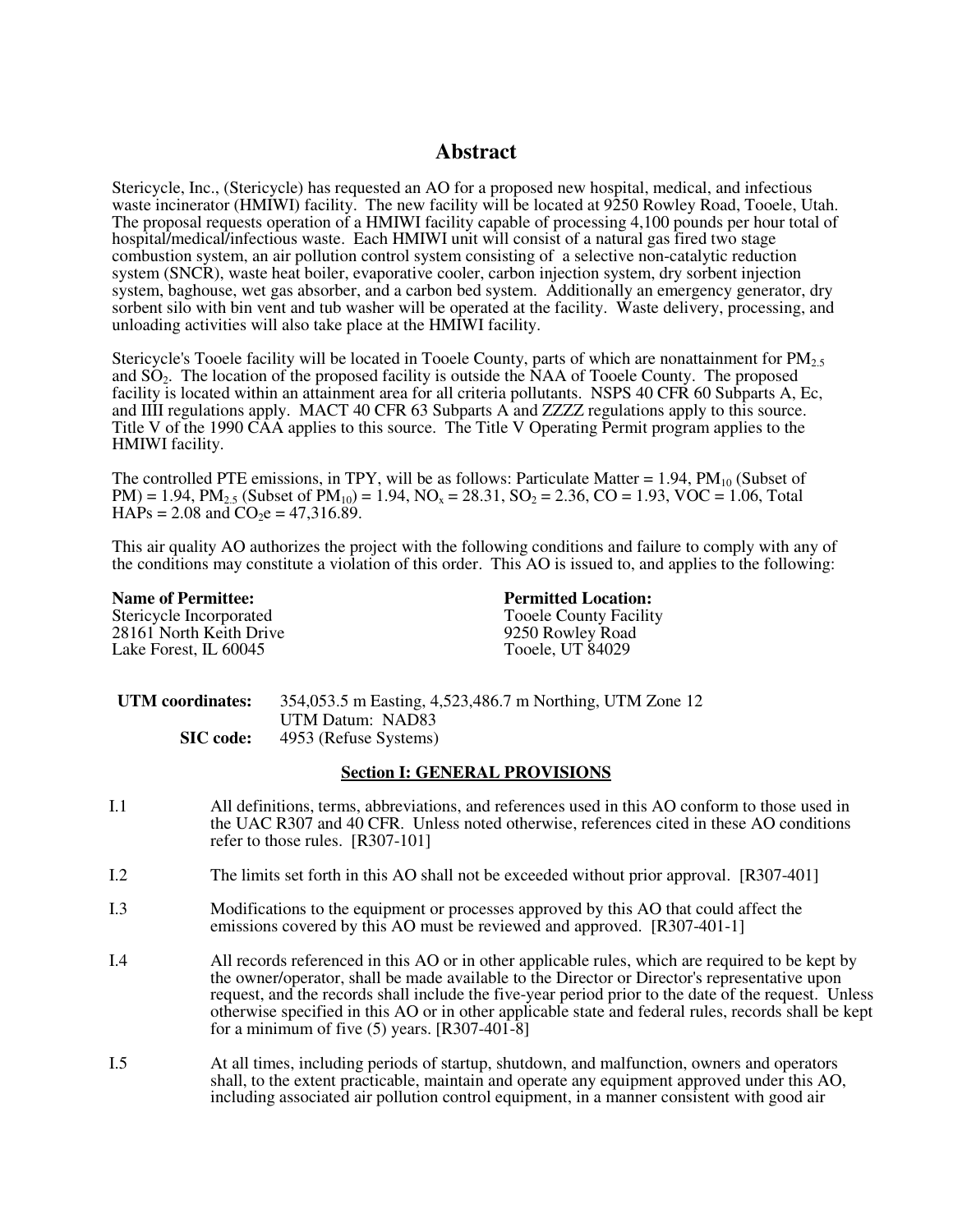pollution control practice for minimizing emissions. Determination of whether acceptable operating and maintenance procedures are being used will be based on information available to the Director which may include, but is not limited to, monitoring results, opacity observations, review of operating and maintenance procedures, and inspection of the source. All maintenance performed on equipment authorized by this AO shall be recorded. [R307-401-4]

- I.6 The owner/operator shall comply with UAC R307-107. General Requirements: Breakdowns. [R307-107]
- I.7 The owner/operator shall comply with UAC R307-150 Series. Emission Inventories. [R307- 150]

#### **Section II: SPECIAL PROVISIONS**

**II.A The approved installations shall consist of the following equipment:** 

#### II.A.1 **Tooele HMIWI Facility**

#### II.A.2 **Two (2) HMIWI Units**

Maximum Equipment Rating: 2,050 pounds per hour (lbs/hr) per unit Combustion System: Two-Stage Fuel Type: Natural Gas

Each unit is equipped with natural gas-fired auxiliary burners, a bypass stack; automated waste feed system and ash removal system.

#### II.A.3 **APC System - Two Selective Non-Catalytic Reduction**

SNCR Reagent: Ammonia, Urea, or Equivalent Equipment Purpose: NOx Reduction

#### II.A.4 **APC System - Two (2) Waste Heat Boilers**

Waste Heat Boiler and Associated Evaporative Cooler Equipment Purpose: Reduce Flue Gas Temperature

### II.A.5 **APC System - Two (2) Carbon Injection Systems**

Carbon Injection System Equipment Purpose: Reduction of Dioxin/Furans

### II.A.6 **APC System - Two (2) Dry Sorbent Injection Systems**

System Consists of the Following:

One (1) Storage Silo Maximum Silo Capacity: TBD upon plant construction. Particulate Control on Silo: Bin vent filter Material Stored: Sodium Bicarbonate, Lime, or Equivalent Equipment Purpose: Flue Gas Neutralization

### II.A.7 **APC System - Two (2) Baghouses**

Maximum Flow Rate: 13,800 acfm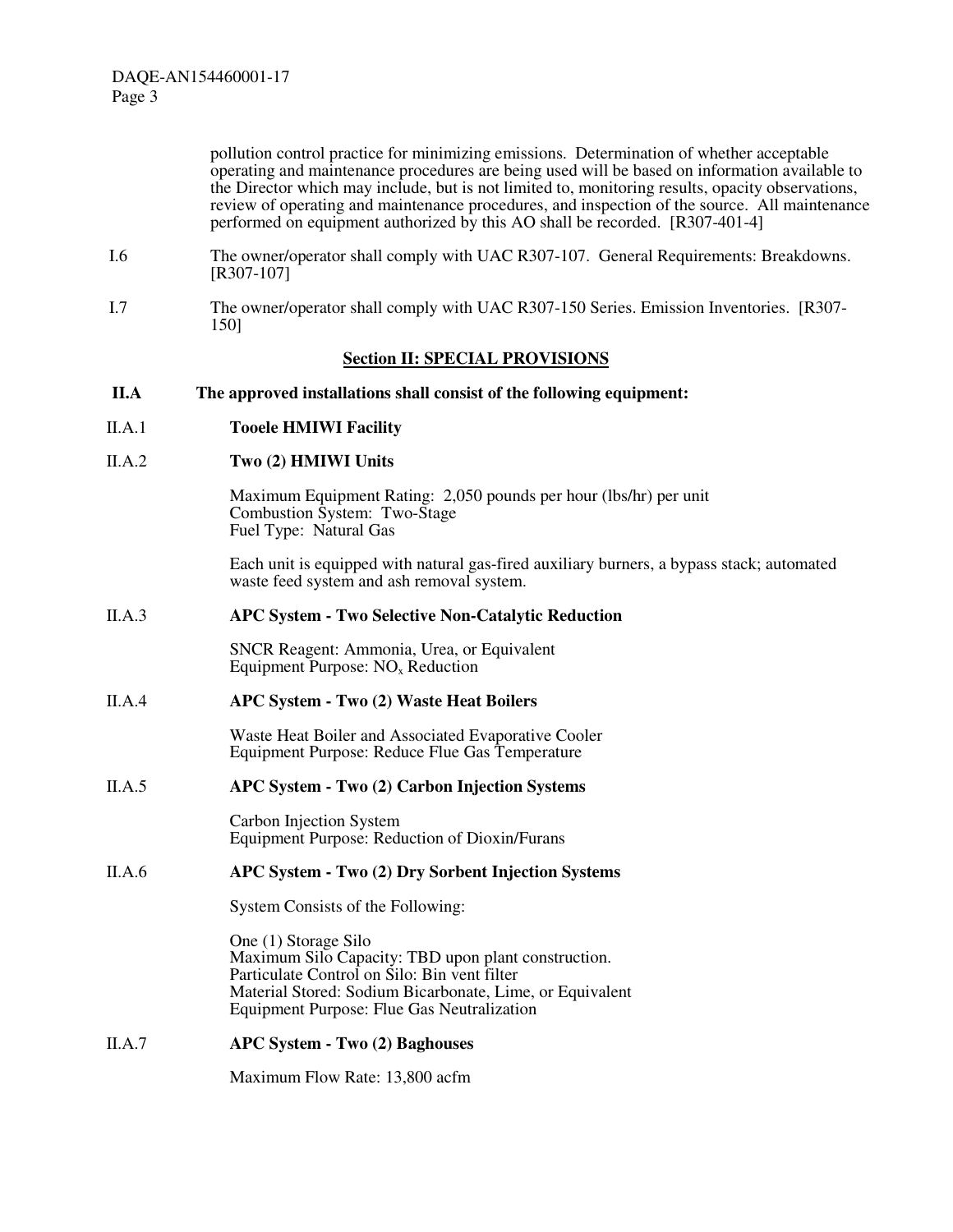|          | Cleaning Mechanism: Pulse Jet<br>Equipment Purpose: Particulate/ $PM_{10}/PM_{2.5}$ Control                                                                                                                                                                                                                                                                                                                                                                                                                    |
|----------|----------------------------------------------------------------------------------------------------------------------------------------------------------------------------------------------------------------------------------------------------------------------------------------------------------------------------------------------------------------------------------------------------------------------------------------------------------------------------------------------------------------|
| II.A.8   | APC System - Two (2) Wet Gas Absorbers                                                                                                                                                                                                                                                                                                                                                                                                                                                                         |
|          | Maximum Flow Rate: 11,600 acfm<br>Maximum Liquid Injection Rate: 200 gallons per minute (gpm)<br>Equipment Purpose: Absorption of Acid Gases                                                                                                                                                                                                                                                                                                                                                                   |
| II.A.9   | APC System - Two (2) Carbon Bed Units                                                                                                                                                                                                                                                                                                                                                                                                                                                                          |
|          | Maximum Flow Rate: 10,000 acfm<br>Number of Beds per Unit: 2<br><b>Equipment Purpose: Polishing Mercury Reduction</b>                                                                                                                                                                                                                                                                                                                                                                                          |
| II.A.10  | <b>One (1) Generator</b>                                                                                                                                                                                                                                                                                                                                                                                                                                                                                       |
|          | Maximum Equipment Rating: 500 kW<br>Engine Type: Tier 4i<br>Fuel Type: Diesel                                                                                                                                                                                                                                                                                                                                                                                                                                  |
| II.A.11  | <b>Tub Washer</b>                                                                                                                                                                                                                                                                                                                                                                                                                                                                                              |
|          | Equipment Purpose: Utilizes steam from waste heat boiler to clean reusable waste containers.                                                                                                                                                                                                                                                                                                                                                                                                                   |
|          | Noted for informational purposes only.                                                                                                                                                                                                                                                                                                                                                                                                                                                                         |
| II.B     | <b>Requirements and Limitations</b>                                                                                                                                                                                                                                                                                                                                                                                                                                                                            |
| II.B.1   | The Tooele County Stericycle Hospital, Medical, and Infectious Waste Incineration<br><b>Facility shall abide by the following Site-wide Requirements</b>                                                                                                                                                                                                                                                                                                                                                       |
| II.B.1.a | The owner/operator shall submit documentation of the status of construction or modification to<br>the Director within 18 months from the date of this AO. This AO may become invalid if<br>construction is not commenced within 18 months from the date of this AO or if construction is<br>discontinued for 18 months or more. To ensure proper credit when notifying the Director,<br>send the documentation to the Director, attn: NSR Section. [R307-401-18]                                               |
| II.B.1.b | The owner/operator shall operate in accordance with 40 CFR 60 Subpart Ec (Standards of<br>Performance for New Stationary Sources: Hospital/Medical/Infectious Waste Incinerators).<br>All requirements of 40 CFR 60 Subpart Ec including but not limited to Emissions Limits,<br>Operator Training and Qualifications, Siting, Waste Management Plan, Compliance and<br>Performance Testing, Monitoring, Reporting, and Recordkeeping, shall apply at all times of<br>source operation. [40 CFR 60 Subpart Ec] |
| II.B.1.c | The owner/operator shall process a maximum of 4,100 pounds per hour of<br>hospital/medical/infectious waste in the two (2) HMIWI units at this facility. Records of the<br>waste feed weight and rate shall be kept at all times of each HMIWI unit operation and made<br>available to the Director upon request. [R307-401-8]                                                                                                                                                                                 |
| II.B.1.d | The owner/operator shall operate the HMIWI below the maximum charge rate on a 3-hour<br>rolling average basis. The maximum charge rate is defined as 110% of the lowest 3-hour<br>average charge rate measured during the most recent performance test demonstrating<br>compliance with all applicable emission limits. Records of the waste feed rate shall be kept at<br>all times of incinerator operation and made available to the Director upon request. [40 CFR 60]                                     |

Subpart Ec, R307-401-8]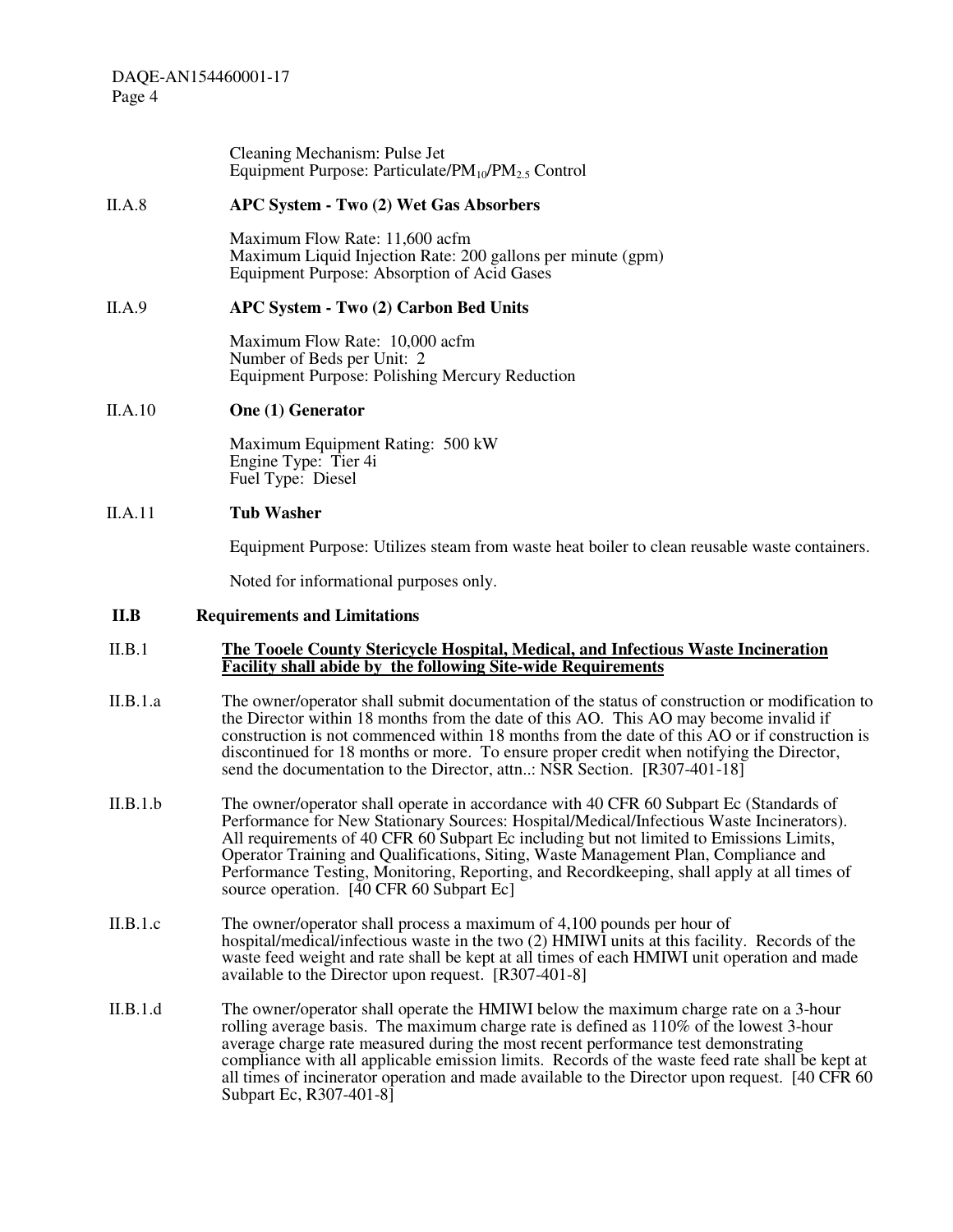- II.B.1.e Residence time of the gas in the secondary chamber will be designed to be at least 2 seconds above 1,800 degrees F. The minimum secondary chamber temperature will be established during performance testing. The secondary chamber temperature shall be monitored and recorded at all times of each HMIWI unit operation. The records shall be made available to the Director upon request. [R307-401-8]
- II.B.1.f Emissions to the atmosphere from the indicated emission points shall not exceed the following rates and concentrations. The emission limitations apply to the HMIWI units operations at all times.

Source: Each Incinerator Emission Control System Exhaust Stack (ST01/ST02)

| Pollutant<br>Particulate Matter | Units (7% Oxygen, dry basis)<br>Milligrams per dry standard cubic meter (mg/dscm)<br>Grains per dry standard cubic foot (gr/dscf) | Limit<br>18<br>0.0080 |
|---------------------------------|-----------------------------------------------------------------------------------------------------------------------------------|-----------------------|
|                                 | Carbon Monoxide Parts per million by volume (ppmv)                                                                                | 11                    |
| Dioxin/Furans                   | Nanograms per dry standard cubic meter total<br>$dioxin/furans$ (ng/dscm)                                                         | 9.3                   |
|                                 | Grains per billion dry standard cubic feet (gr/10^9 dscf)                                                                         | 4.1                   |

or;

|                        | ng/dscm TEQ<br>gr/10^9dscf TEQ                                        | 0.035<br>0.015      |
|------------------------|-----------------------------------------------------------------------|---------------------|
| Hydrogen Chloride ppmy |                                                                       | 5.1                 |
| <b>Sulfur Dioxide</b>  | ppmy                                                                  | 8.1                 |
| Nitrogen Oxides        | ppmy                                                                  | 140                 |
| Lead                   | mg/dscm<br>grains per thousand dry standard cubic feet (gr/10^3 dscf) | 0.00069<br>0.00030  |
| Cadmium                | mg/dscm<br>$gr/10^{\circ}3dscf$                                       | 0.00013<br>0.000057 |
| Mercury                | mg/dscm<br>$gr/10^{\circ}3dscf$                                       | 0.0013<br>0.00057   |
|                        |                                                                       |                     |

[40 CFR 60 Subpart Ec]

II.B.1.g An initial stack test to show compliance with the emission limitations stated in Condition II.B.1.f shall be performed for opacity, fugitive ash, PM, CO, Dioxin/Furan, HCl,  $SO_2$ , NO<sub>x</sub>, Pb, Cd, and Hg. The stack test shall be performed within 60 days after achieving the maximum production rate at which the affected facility will be operated, but not later than 180 days of the initial startup of the HMIWI units. Subsequent stack testing shall be performed annually (no more than 12 months following the previous performance test) for opacity, fugitive ash, PM, CO, and HCl in accordance with 40 CFR 60 Subpart Ec. The annual testing frequency for PM, CO, and HCl can be reduced to once every 3 years if all 3 performance tests over a 3-year period indicate compliance with the emission limits for each of the 3 pollutants. The frequency shall return to annual testing for a particular pollutant if a performance test for that pollutant indicates noncompliance with the respective emission limit. Upon operation of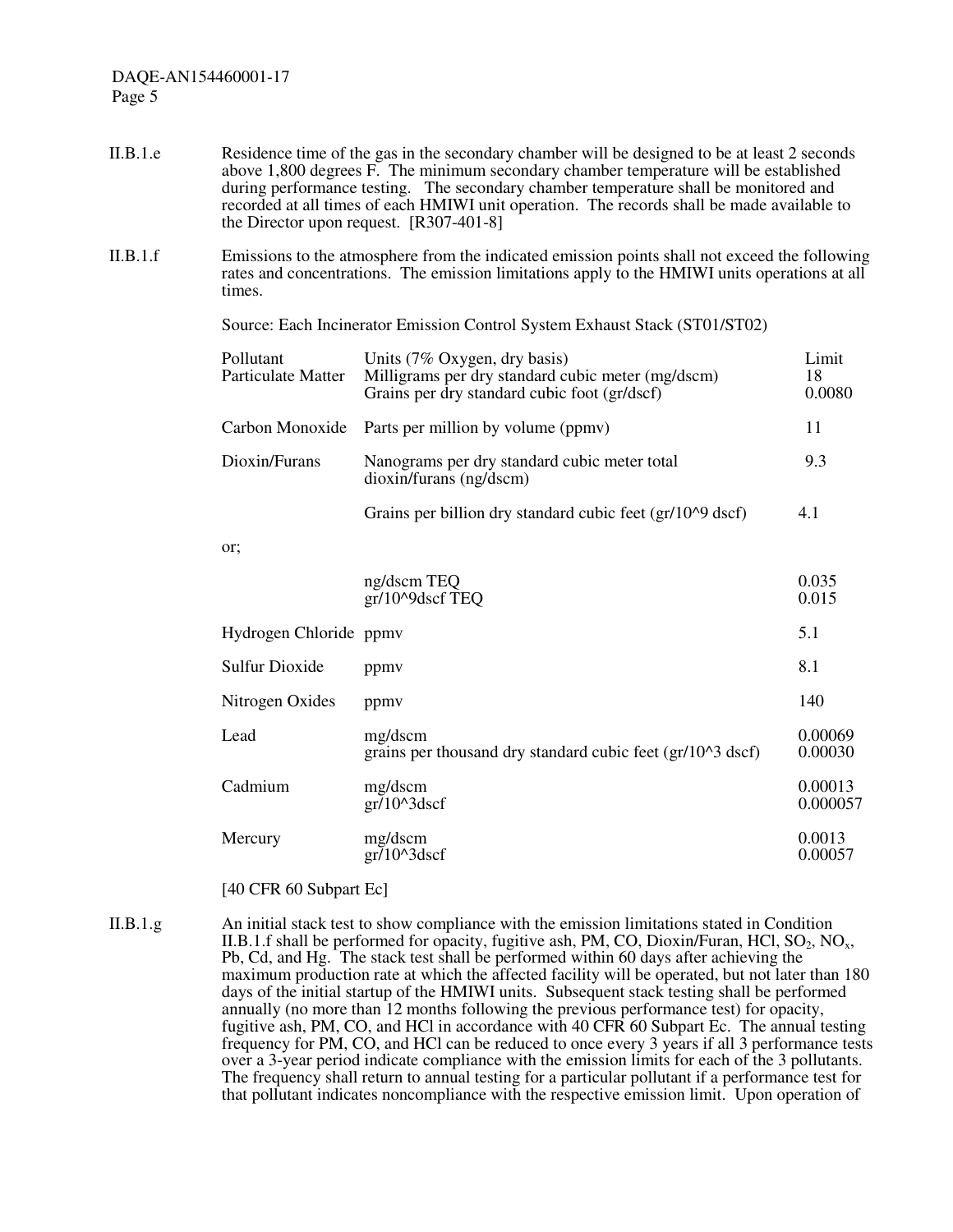> $NO<sub>x</sub>$  and CO CEMS as described in Condition II.B.2.a, stack testing for NO<sub>x</sub> and CO will not be required. The use of the bypass stack during a stack test shall invalidate the stack test. [40 CFR 60 Subpart Ec]

- II.B.1.h Each stack test shall consist of a minimum of three test runs conducted under representative operating conditions. When two or more pollutants are tested in a single test program Dioxin/Furan, Pb, Cd, and Hg shall be tested simultaneously, as applicable, and the minimum sample time shall be 4 hours per test run unless otherwise indicated. When two or more pollutants are tested in a single test program, PM, CO, HCl,  $SO_2$ , and  $NO_x$  shall be tested simultaneously, and the minimum sample time shall be 1 hour per test run unless otherwise indicated. All stack testing data and results shall be submitted to the Director within 60 days of the testing date(s). [40 CFR 60 Subpart Ec, R307-165, R307-401-8]
- II.B.1.i Notification

The Director shall be notified at least 30 days prior to conducting any required emission testing. A source test protocol shall be submitted to DAQ when the testing notification is submitted to the Director.

The source test protocol shall be approved by the Director prior to performing the test(s). The source test protocol shall outline the proposed test methodologies, stack to be tested, and procedures to be used. A pretest conference shall be held, if directed by the Director.  $[R307-165]$ 

#### II.B.1.j Sample Location

The emission point shall be designed to conform to the requirements of 40 CFR 60, Appendix A, Method 1, or other EPA-approved testing method, as acceptable to the Director. An Occupational Safety and Health Administration (OSHA) or Mine Safety and Health Administration (MSHA) approved access shall be provided to the test location. [R307-165]

II.B.1.k Volumetric Flow Rate

40 CFR 60, Appendix A, Method 2. [R307-165]

II.B.1.l Particulate Matter

40 CFR 60, Method 5 of Appendix A-3, 26A or 29 of Appendix A-8 or other EPA approved method as acceptable to the Director. [40 CFR 60 Subpart Ec, R307-165]

II.B.1.m CO

40 CFR 60, Method 10 or 10B of Appendix A-4 or other EPA approved method as acceptable to the Director. [40 CFR 60 Subpart Ec, R307-165]

II.B.1.n Dioxins/furans

40 CFR 60, Method 23 of Appendix A-7 or other EPA approved method as acceptable to the Director. [40 CFR 60 Subpart Ec, R307-165]

II.B.1.o Hydrogen Chloride

40 CFR 60, Method 26 or 26A of Appendix A-8 or other EPA approved method as acceptable to the Director. [40 CFR 60 Subpart Ec, R307-165]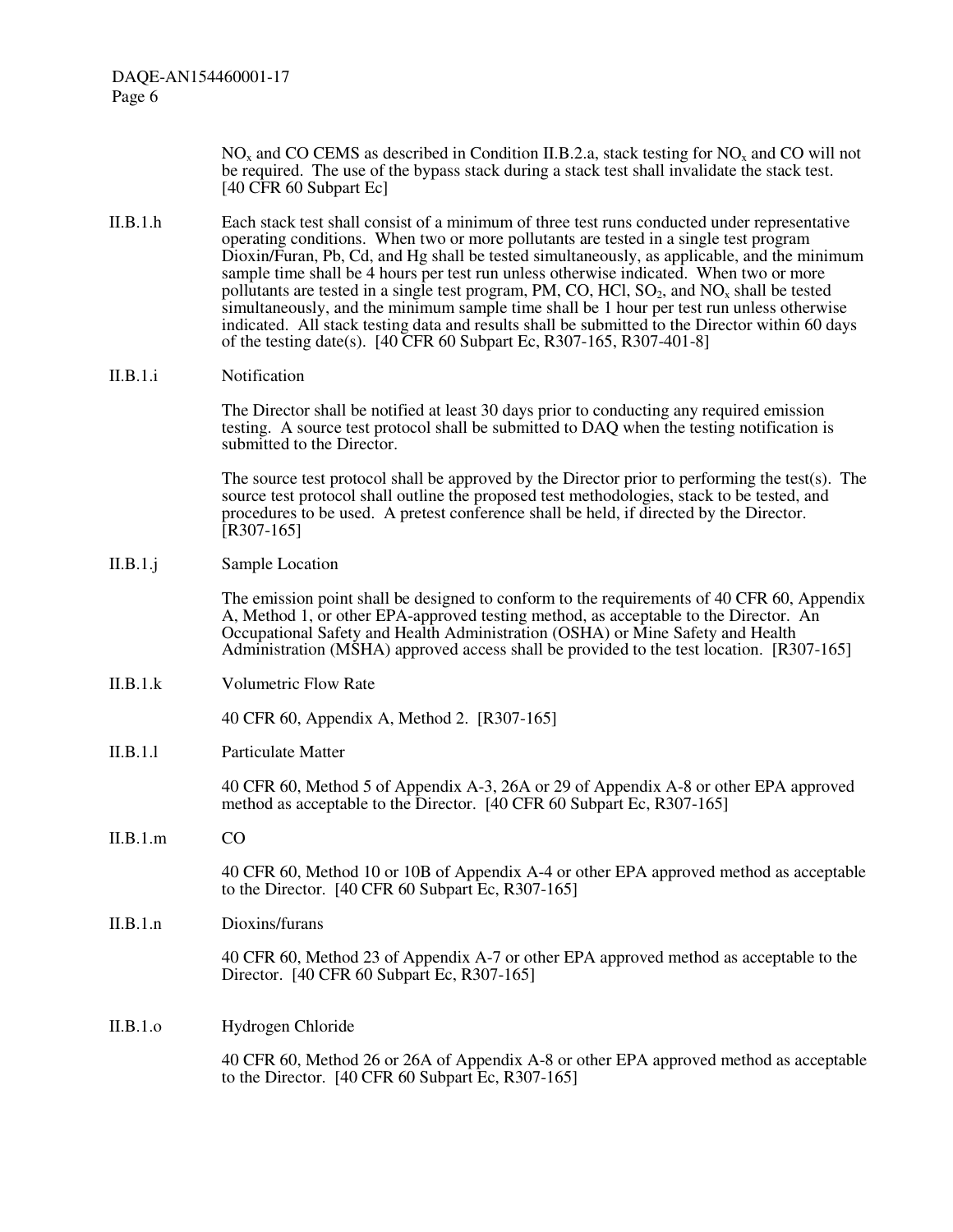| II.B.1.p | SO <sub>2</sub>                                                                                                                      |                                                                                                                                                                                                                                                         |  |
|----------|--------------------------------------------------------------------------------------------------------------------------------------|---------------------------------------------------------------------------------------------------------------------------------------------------------------------------------------------------------------------------------------------------------|--|
|          |                                                                                                                                      | 40 CFR 60, Method 6 or 6C of Appendix A-4 or other EPA approved method as acceptable to<br>the Director. [40 CFR 60 Subpart Ec, R307-165]                                                                                                               |  |
| II.B.1.q | NO <sub>X</sub>                                                                                                                      |                                                                                                                                                                                                                                                         |  |
|          |                                                                                                                                      | 40 CFR 60, Method 7 or 7E of Appendix A-4 or other EPA approved method as acceptable to<br>the Director. $[40 \text{ CFR } 60 \text{ Subpart } Ec, R307-165]$                                                                                           |  |
| II.B.1.r | Lead, Cadmium and Mercury                                                                                                            |                                                                                                                                                                                                                                                         |  |
|          | 40 CFR 60, Method 29 of Appendix A-8 or other EPA approved method as acceptable to the<br>Director. [40 CFR 60 Subpart Ec, R307-165] |                                                                                                                                                                                                                                                         |  |
| II.B.1.s | Opacity                                                                                                                              |                                                                                                                                                                                                                                                         |  |
|          |                                                                                                                                      | 40 CFR 60, Method 9 of Appendix A-4. [40 CFR 60 Subpart Ec]                                                                                                                                                                                             |  |
| II.B.1.t | <b>Fugitive Ash</b>                                                                                                                  |                                                                                                                                                                                                                                                         |  |
|          |                                                                                                                                      | 40 CFR 60, Method 22 of Appendix A-7. [40 CFR 60 Subpart Ec]                                                                                                                                                                                            |  |
| II.B.1.u | Each HMIWI baghouse shall operate in accordance with the following:                                                                  |                                                                                                                                                                                                                                                         |  |
|          | A)                                                                                                                                   | The designed pressure drop of each baghouse shall not be less than one (1) inches of<br>water column or more than 10.0 inches of water column.*                                                                                                         |  |
|          | B)                                                                                                                                   | The baghouse operating parameters shall be monitored with equipment located such<br>that an inspector/operator can safely read the output any time. The pressure drop<br>readings shall be accurate to within plus or minus 0.5 inches of water column. |  |
|          | $\mathbf{C}$                                                                                                                         | All instruments shall be calibrated according to the manufacturer's instructions.                                                                                                                                                                       |  |
|          | ∗                                                                                                                                    | Any modification to the baghouse pressure drop shall be reviewed and approved in<br>accordance with R307-401-1.                                                                                                                                         |  |
|          | $[R307-401-8]$                                                                                                                       |                                                                                                                                                                                                                                                         |  |
| II.B.1.v | The owner/operator shall not allow visible emissions to exceed the following:                                                        |                                                                                                                                                                                                                                                         |  |
|          | A)                                                                                                                                   | Ash conveying system (including conveyor transfer points) - no visible emissions in<br>excess of 5% of the observation period (i.e., 9 minutes per 3-hour period), as per 40<br>CFR 60.52c(c).                                                          |  |
|          | B)                                                                                                                                   | Each HMIWI unit emission point (following carbon bed or equivalent) - 6% opacity                                                                                                                                                                        |  |
|          | $\mathcal{C}$                                                                                                                        | All baghouse emission points - 10% opacity                                                                                                                                                                                                              |  |
|          | D)                                                                                                                                   | Dry sorbent silo bin vent emission point - 10% opacity                                                                                                                                                                                                  |  |
|          | E)                                                                                                                                   | All diesel generator emission points - 20% opacity                                                                                                                                                                                                      |  |
|          |                                                                                                                                      |                                                                                                                                                                                                                                                         |  |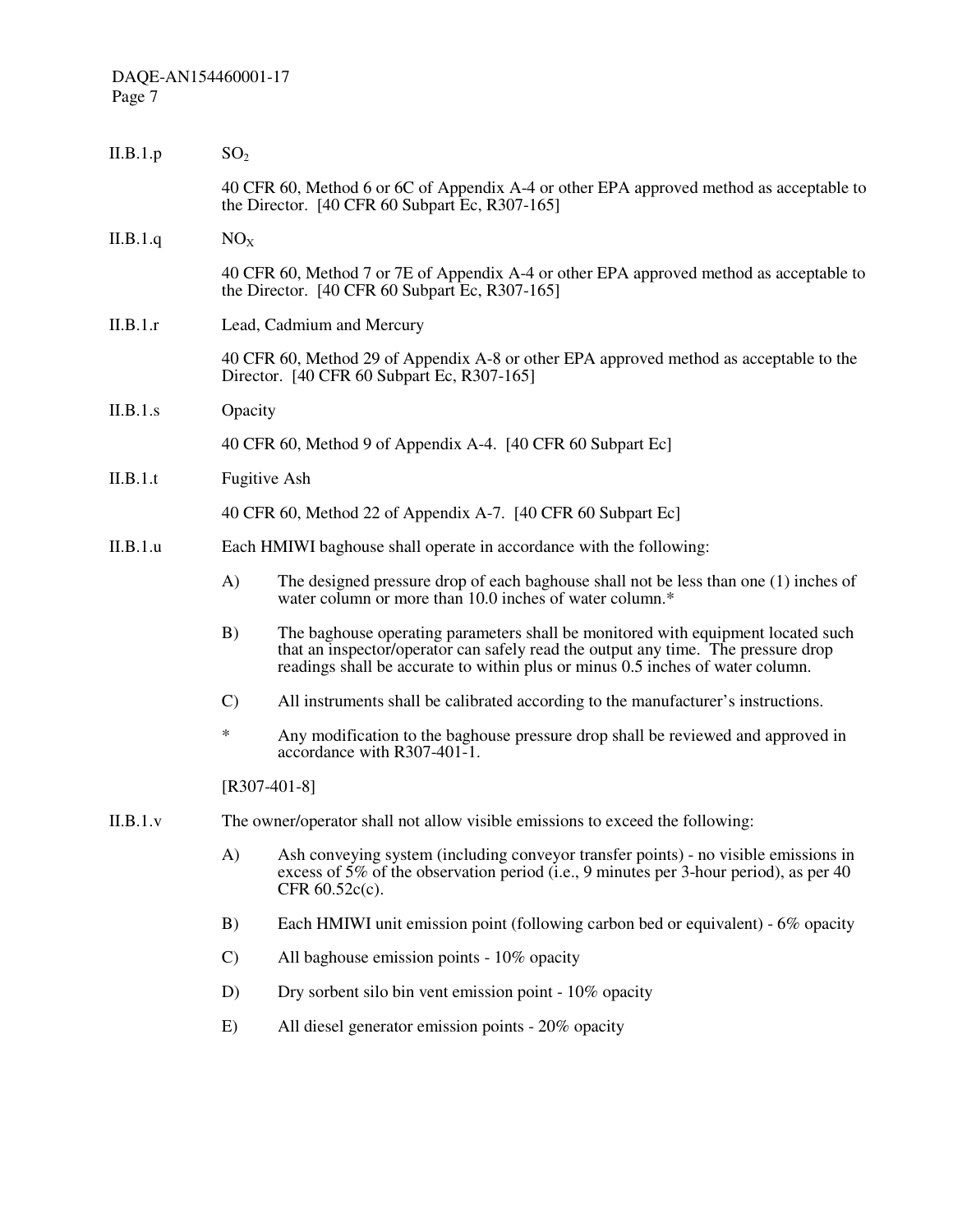F) All other stationary point or fugitive emission sources on site - 20% opacity\*

Note: The 20% opacity limitation is subject to the exemptions provided by R307-201-3(7).

[40 CFR 60 Subpart Ec, R307-201-3]

II.B.1.v.1 If the dry sorbent silo is located outdoors, a visual observation of the dry sorbent silo shall be performed once during each filling operation by an individual trained on the observation procedures of 40 CFR 60, Appendix A, Method 9. The individual is not required to be a certified visible emissions observer (VEO). If any visible emissions are observed, filling operations shall be suspended and the dust control device as well as any associated ducting shall be inspected. Any conditions existing outside of normal operational parameters shall be corrected and filling activities may resume. Upon resumption of filling operations a 40 CFR 60, Appendix A, Method 9 opacity determination of the silo shall be performed by a certified observer.

> All other opacity observations of emissions from stationary sources shall be conducted according to 40 CFR 60, Appendix A, Method 9.

For sources that are subject to NSPS, opacity shall be determined by conducting observations in accordance with 40 CFR 60.11(b) and 40 CFR 60, Appendix A, Method 9. [40 CFR 60 Subpart Ec, R307-201-3]

II.B.1.v.2 If the dry sorbent silo is located outdoors, records of visual emission observations shall be kept at all times of silo filling operations. The records shall include the date, time and visual observation value noted. All records shall be kept in accordance with Condition I.4 of this AO. [R307-401-8]

#### II.B.2 **The Tooele County Stericycle Hospital, Medical, and Infectious Waste Incineration Facility shall abide by the following CEMS and Parametric Monitoring Requirements**

- II.B.2.a The owner/operator shall operate CEMS or other alternative monitoring approach approved by the Director to demonstrate compliance with  $NO<sub>x</sub>$  and CO emissions limits. An  $O<sub>2</sub>$  monitor shall also be installed for adjusting the readings to percent  $O_2$ . Compliance with the NO<sub>x</sub> and CO emission limits shall be demonstrated using a  $24$ -hour block average, calculated as specified in section 12.4.1 of EPA Reference Method 19 of 40 CFR 60 Appendix A-7. While the affected emission unit is operating, hourly  $NO<sub>x</sub>$  and  $CO$  emission rates expressed in ppmv shall be determined in accordance with R307-170 using the appropriate conversion factors. The CEMS shall be installed and operating no later than 18 months from the issuance date of this AO or upon startup of the HMIWIs if more than 18 months from the issuance date of this AO, unless an approved alternative is implemented. Prior to the installation and operation of the NO<sub>x</sub> and CO CEMS, compliance with the NO<sub>x</sub> and CO emissions limits shall be demonstrated by maintaining the minimum and maximum operating parameters identified in Conditions II.B.2.b and II.B.2.c.1 in accordance with 40 CFR 60 Subpart Ec. CEMS shall be installed, calibrated, operated, and maintained in accordance with R307-170. [R307-170]
- II.B.2.b Prior to the installation and operation of the CO CEMS, as described in Condition II.B.2.a, operating above the maximum charge rate (3-hour rolling average) and below the minimum secondary chamber temperature (3-hour rolling average) simultaneously constitutes a violation of the CO emissions limit. [40 CFR 60 Subpart Ec, R307-401-8]
- II.B.2.c The SNCR system shall inject ammonia, urea or an equivalent reagent into each of the HMIWI unit's secondary chambers exhaust stream prior to the exhaust gas being fed into the waste heat boilers. All equivalent reagents shall be approved by the Director. [R307-401-8]
- II.B.2.c.1 The owner/operator shall establish the minimum reagent flow rate based on performance testing. The minimum reagent flow rate means 90% of the highest 3-hour average injection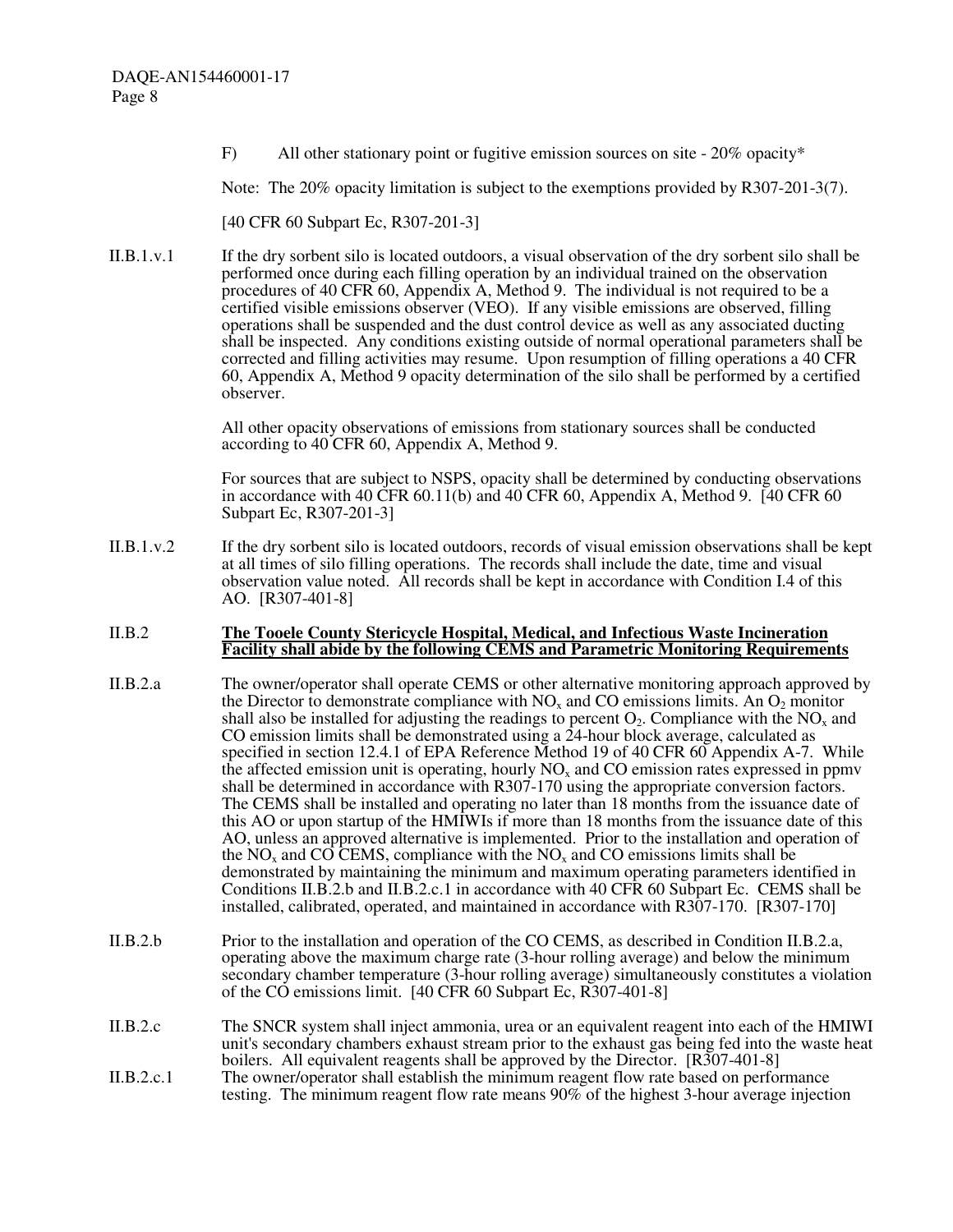rate (taken, at a minimum, once every minute) measured during the most recent performance test demonstrating compliance with the  $NO<sub>x</sub>$  emission limit. Prior to the installation and operation of the  $\overline{NO_x}$  CEMS, as described in Condition II.B.2.a, operating above the maximum charge rate (3-hour rolling average), below the minimum secondary chamber temperature (3 hour rolling average), and below the minimum reagent flow rate (3-hour rolling average) simultaneously constitutes a violation of the  $NO<sub>x</sub>$  emissions limit. [40 CFR 60 Subpart Ec, R307-401-8]

- II.B.2.c.2 The owner/operator shall record the amount and type of  $NO<sub>x</sub>$  reagent used during each hour of operation.  $\left[40 \text{ CFR } 60 \text{ Subpart } Ec, R307-401-8\right]$
- II.B.2.d The owner/operator shall obtain CEMS monitoring data at all times during HMIWI operation in accordance with 40 CFR 60.13. The owner/operator shall monitor and record all emissions data during all phases of source operations, including start-ups, shutdowns, and process malfunctions. Monitor availability shall be defined in UAC R307-170. [40 CFR 60, R307- 170]
- II.B.2.e The owner/operator shall obtain continuous process operations monitoring data at all times during HMIWI operation in accordance with 40 CFR 60 Subpart Ec. The owner/operator shall obtain continuous process operations monitoring data at all times during HMIWI operation except during periods of monitoring equipment malfunction, calibration, or repair. At a minimum, valid monitoring data shall be obtained for 75% of the operating hours per day for 90% of the operating days per calendar quarter that the affected facility is combusting hospital waste and/or medical/infectious waste in accordance with 40 CFR 60.57c(e). [40 CFR 60 Subpart Ec]
- II.B.2.f The owner/operator shall establish or reestablish site-specific operating parameter values, as applicable, according to the definition of each operating parameter pursuant to 40 CFR 60.51c, upon submittal of performance test results demonstrating compliance with the applicable emissions limits in 40 CFR 60 Subpart Ec, but no later than 60 days following the performance test. [40 CFR 60 Subpart Ec]

#### II.B.3 **Diesel Generator Requirements**

- II.B.3.a The diesel generator shall not exceed 300 hours of operation per rolling 12-month period. [R307-401-8]
- II.B.3.a.1 To determine compliance with a rolling 12-month total, the owner/operator shall calculate a new 12-month total for each day of the previous month by the 20th day of each month using data from the previous 12 months. Hours of operation shall be determined by supervisor monitoring and maintaining of an operations log for the generator. [R307-401-8]
- II.B.3.b The sulfur content of any diesel burned shall not exceed 0.0015% by weight. [40 CFR 63 Subpart ZZZZ, R307-203-1]
- II.B.3.c For each delivery of fuel, the permittee shall either:
	- (a) Determine the fuel sulfur content expressed as wt% in accordance with the methods of the American Society for Testing Materials (ASTM); or
	- (b) Inspect the fuel sulfur content expressed as wt% determined by the vendor using methods of the ASTM; or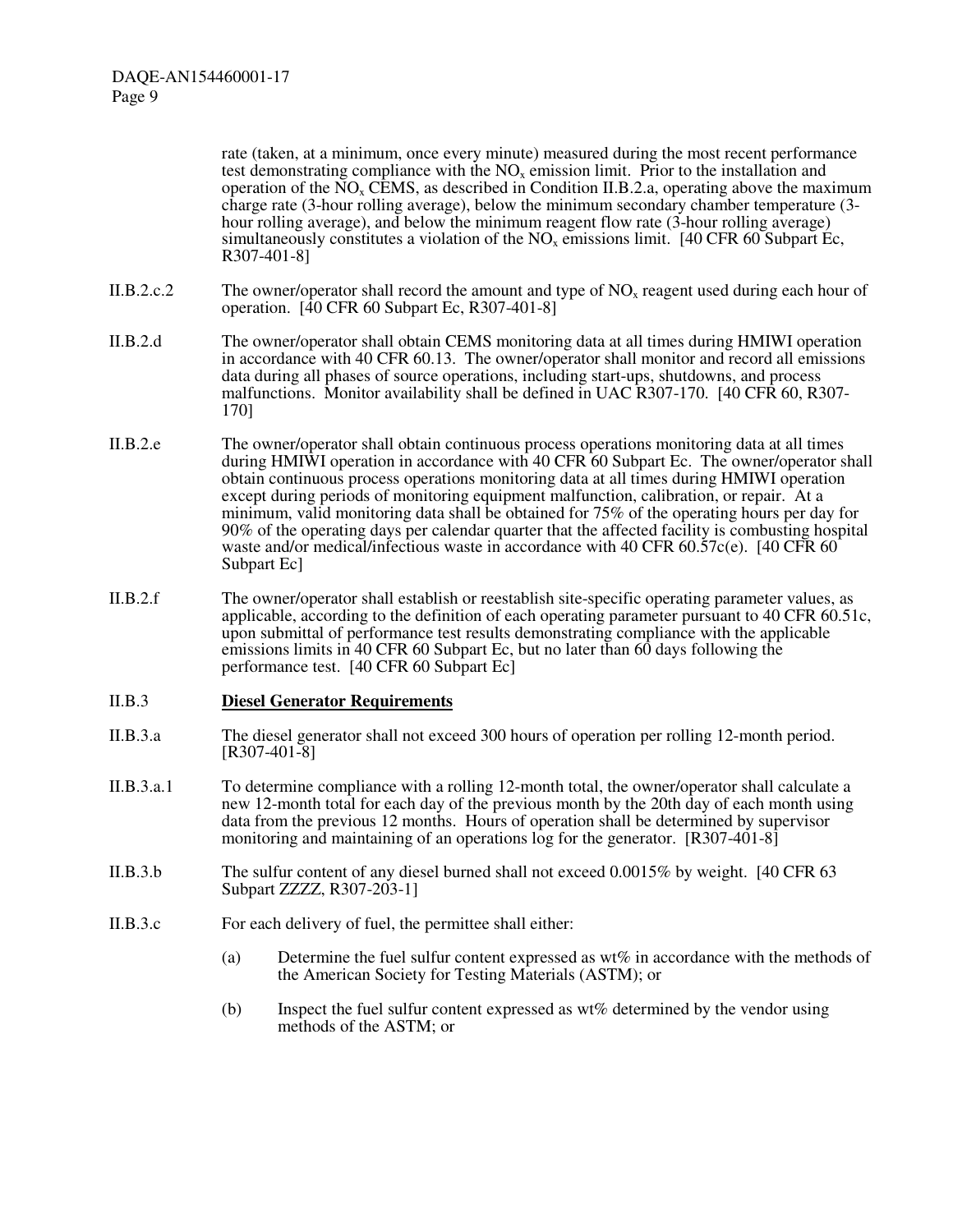(c) Inspect documentation provided by the vendor that indirectly demonstrates compliance with this provision.

[R307-201-3]

II.B.3.d All emissions from the diesel engine generators shall be vented vertically unrestricted. [R307- 410]

## **Section III: APPLICABLE FEDERAL REQUIREMENTS**

In addition to the requirements of this AO, all applicable provisions of the following federal programs have been found to apply to this installation. This AO in no way releases the owner or operator from any liability for compliance with all other applicable federal, state, and local regulations including UAC R307.

NSPS (Part 60), A: General Provisions NSPS (Part 60), Ec: Standards of Performance for Hospital/Medical/Infectious Waste Incinerators for Which Construction is Commenced After June 20, 1996 NSPS (Part 60), IIII: Standards of Performance for Stationary Compression Ignition Internal Combustion Engines MACT (Part 63), A: General Provisions MACT (Part 63), ZZZZ: NESHAP for Stationary Reciprocating Internal Combustion Engines

# **PERMIT HISTORY**

This AO is based on the following documents:

| Is Derived From | NOI Document dated February 26, 2015            |
|-----------------|-------------------------------------------------|
| Incorporates    | Additional Information dated June 5, 2015       |
| Incorporates    | Additional Information dated September 23, 2015 |
| Incorporates    | Additional Information dated October 8, 2015    |
| Incorporates    | Additional Information dated January 28, 2016   |

## **ADMINISTRATIVE CODING**

The following information is for UDAQ internal classification use only:

Tooele County CDS B MACT (Part 63), Attainment Area, NSPS (Part 60)